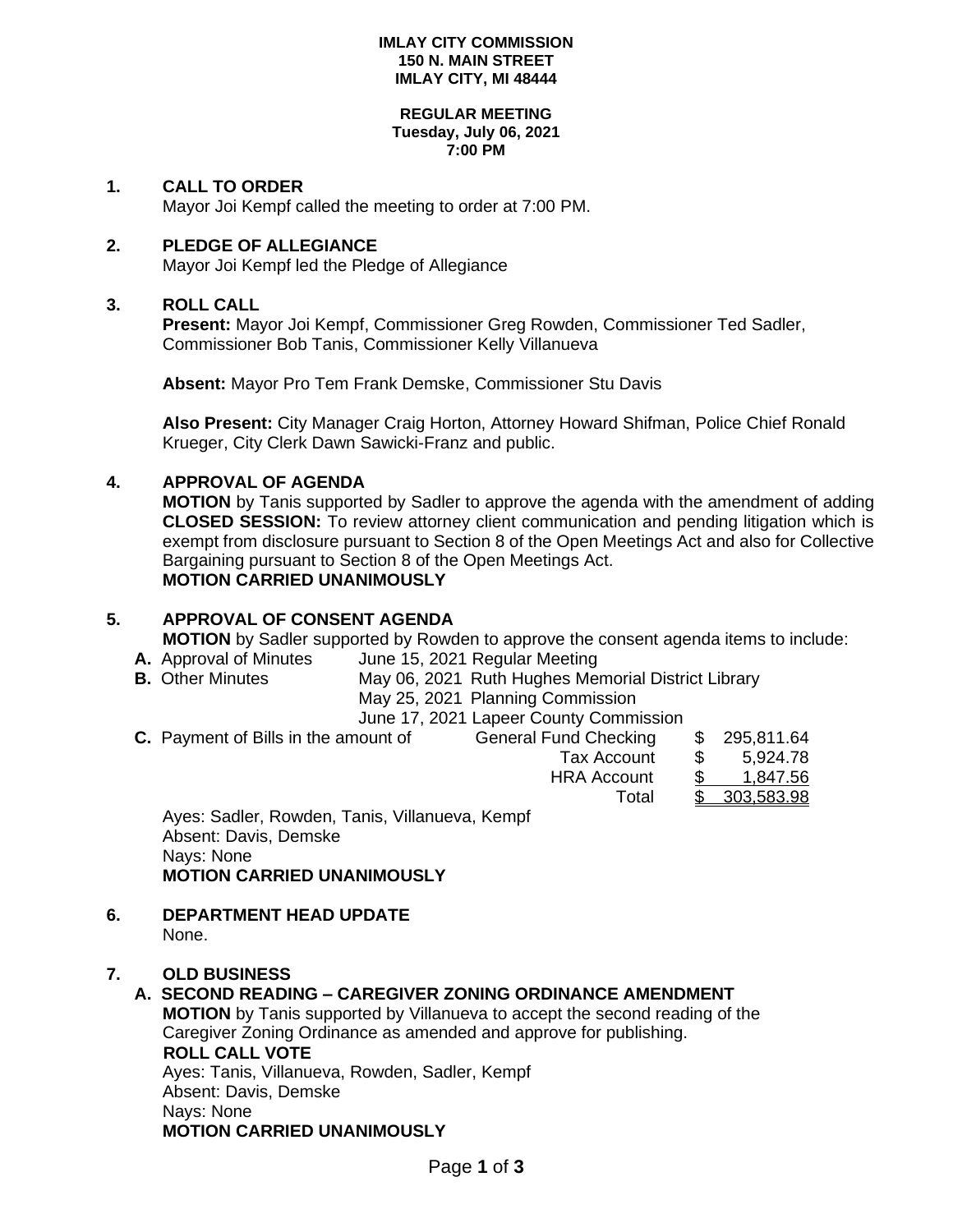#### **REGULAR MEETING Tuesday, July 06, 2021 7:00 PM**

# **B. SECOND READING – EMERGENCY FIRE AND POLICE COST REVOCERY ORDINANCE**

 **MOTION** by Sadler supported by Rowden to accept the second reading of the Emergency Fire and Police Cost Recovery Ordinance as amended and approve for publishing. **ROLL CALL VOTE** Ayes: Sadler, Rowden, Tanis. Villanueva, Kempf Absent: Davis, Demske Nays: None **MOTION CARRIED UNANIMOUSLY**

## **8. NEW BUSINESS**

# **A. 2021 PAVEMENT IMPROVEMENT BID**

**MOTION** by Tanis supported by Rowden to approve the 2021 Pavement Improvement Bid to T. G. Priehs Asphalt Paving Contractors in the amount of \$156,000 as recommended by Public Works Superintendent Ed Priehs.

## **ROLL CALL VOTE**

Ayes: Tanis, Rowden, Sadler, Villanueva, Kempf Absent: Davis, Demske Nays: None **MOTION CARRIED UNANIMOUSLY**

# **B. SPECIAL EVENT APPLICATION – VETERANS HONOR CRUISE**

An application by Veterans Esteem Team was submitted to host an Honor Cruise for the Veterans on M-53 for Saturday, August 7, 2021 with a rain date of Sunday, August 8, 2021. **MOTION** by Sadler supported by Rowden to approve the Special Event Application as presented.

**MOTION CARRIED UNANIMOUSLY**

## **9. OTHER BUSINESS**

*Mayor Kempf* asked to have the Citizens From the Floor reinstated at the beginning of the agenda in addition to at the end of the meeting.

*Commissioner Sadler* asked Police Chief Krueger about his input on the new Fireworks Ordinance and how that went for the Independence Day Celebrations. Chief responded that the fireworks in the city seemed to be quiet this year and no issues were noted by the night shift that worked that evening.

## **10. CITIZENS FROM THE FLOOR**

Captain Scott Stone requested information regarding the hiring of a Code Enforcement Officer without any publication or government job being posted as was past practice through the interview process. City Manager Craig Horton stated that this was a cooperation through the Village of Almont. The Village of Almont was contacted and asked what their Code Enforcement process was and we were given the name of their individual who was part time at the Village of Almont and would be willing to take on more hours with the City of Imlay City and already has the experience and background as needed.

*Commissioner Villanueva* stated that when you enter the city on the south end, the first thing you see is the median and its current condition, is unacceptable. Villanueva want to see if we could get a contractor or something to get this repaired.